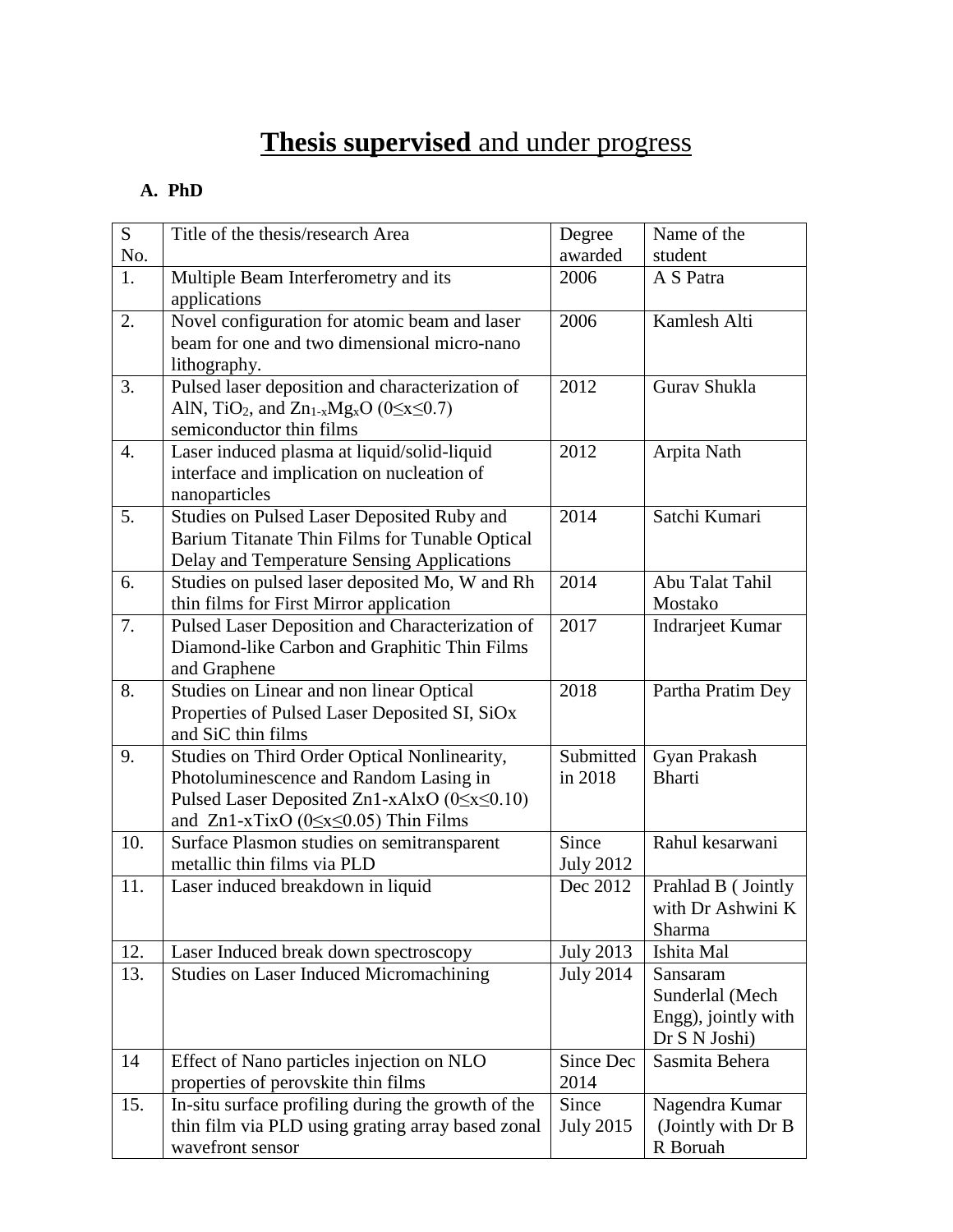## **B. M Sc (**all single handedly**).**

| S No. | Title of the thesis                                         | Degree  | Name of the student  |
|-------|-------------------------------------------------------------|---------|----------------------|
|       |                                                             | awarded |                      |
| 1.    | Effect of Phase mismatching in the generation of            | 2002    | Ms Succismita        |
|       | complicated arrays by multiple beam                         |         |                      |
|       | interferometry.                                             |         |                      |
| 2.    | Studies on Relaxation Oscillations of a Diode               | 2003    | Shalini Sharma       |
|       | Laser.                                                      |         |                      |
| 3.    | Laser Produced Shock waves in Liquid and                    | 2003    | Tina                 |
|       | Development of Diagnostics for Pulsed Plasma                |         |                      |
|       | System.                                                     |         |                      |
| 4.    | Bifurcation and Chaos in LRVD circuit using                 | 2004    | Kallol Pradhan       |
|       | ordinary diode and Laser Diode                              |         |                      |
| 5.    | Laser Produced Breakdown in Liquid                          | 2005    | Gautam Sharma        |
|       |                                                             |         |                      |
| 6.    | Design and Studies on wireless optical                      | 2006    | <b>Bhasker Jyoti</b> |
|       | communication system                                        |         | Krishantreya         |
| 7.    | Studies on the Upper Laser Level lifetime & Cavity          | 2006    | Mahuwa               |
|       | lifetime in a semiconductor diode laser                     |         | Bhattacharjee        |
| 8.    | Linear optical logic Gates                                  | 2007    | Sakinala Prabhakar   |
| 9.    | Synthesis and characterization of nano particles            | 2009    | Suvra Santa Laha     |
|       | of TiO <sub>2</sub> via laser ablation of titania in liquid |         |                      |
|       | environment                                                 |         |                      |
| 10.   | Pulsed laser deposition of Mirror like high quality         | 2009    | Rahangdale Hitesh    |
|       | Thin Films of Heavy Metals for Tokamak application          |         | Vijaykumar           |
| 11.   | Identification of safe and hazardous plastics by laser      | 2010    | Alok Kumar Singh     |
|       | induced breakdown spectroscopy                              |         |                      |
| 12.   | Studies on Slowing Down of Light via Two                    | 2011    | Ravi Kiran saripalli |
|       | Beam Coupling in Photorefractive Crystal                    |         |                      |
| 13.   | Studies on Non linear optical properties of pulsed          | 2012    | Sarmistha Das        |
|       | laser deposited thin films of BaTio <sub>3</sub>            |         |                      |
| 14    | Effect of background gas pressure on the electron           | 2012    | Arpita Paul          |
|       | temperature and density in Laser induced plasma             |         |                      |
|       | of Ruby using planner Langmuir probe                        |         |                      |
| 15.   | Studies on Semi Transparent thin films via                  | 2013    | Raja Bonia           |
|       | <b>Pulsed Laser Depostion Technique</b>                     |         |                      |
| 16.   | Studies on laser induced breakdown in liquid via            | 2014    | Nawaz Sarif          |
|       | imaging technique                                           |         | Mallick              |
| 17.   | Development of single step Z scan technique for             | 2014    | <b>Bikash Mandal</b> |
|       | the measurement of optical non linearity in thin            |         |                      |
|       | films                                                       |         |                      |
| 18.   | Non Linear optical Properties of TiO <sub>2</sub> doped ZnO | 2015    | Amit Kumar Patel     |
|       | film via pulsed laser deposition technique                  |         |                      |
| 19.   | Effect of Metallic Nanoparticles on the Properties          | 2017    | <b>Ankit Kumar</b>   |
|       | of BaTiO3 Thin Films                                        |         |                      |
| 20.   | Effect of metallic nano particles on non linear             | 2017    | Arindam Biswas       |
|       | optical properties of ZnO thin film                         |         |                      |
| 21.   | LIBS and Raman Investigation of printing paper              | 2017    | Dinesh Subba         |
|       | and printer ink.                                            |         |                      |